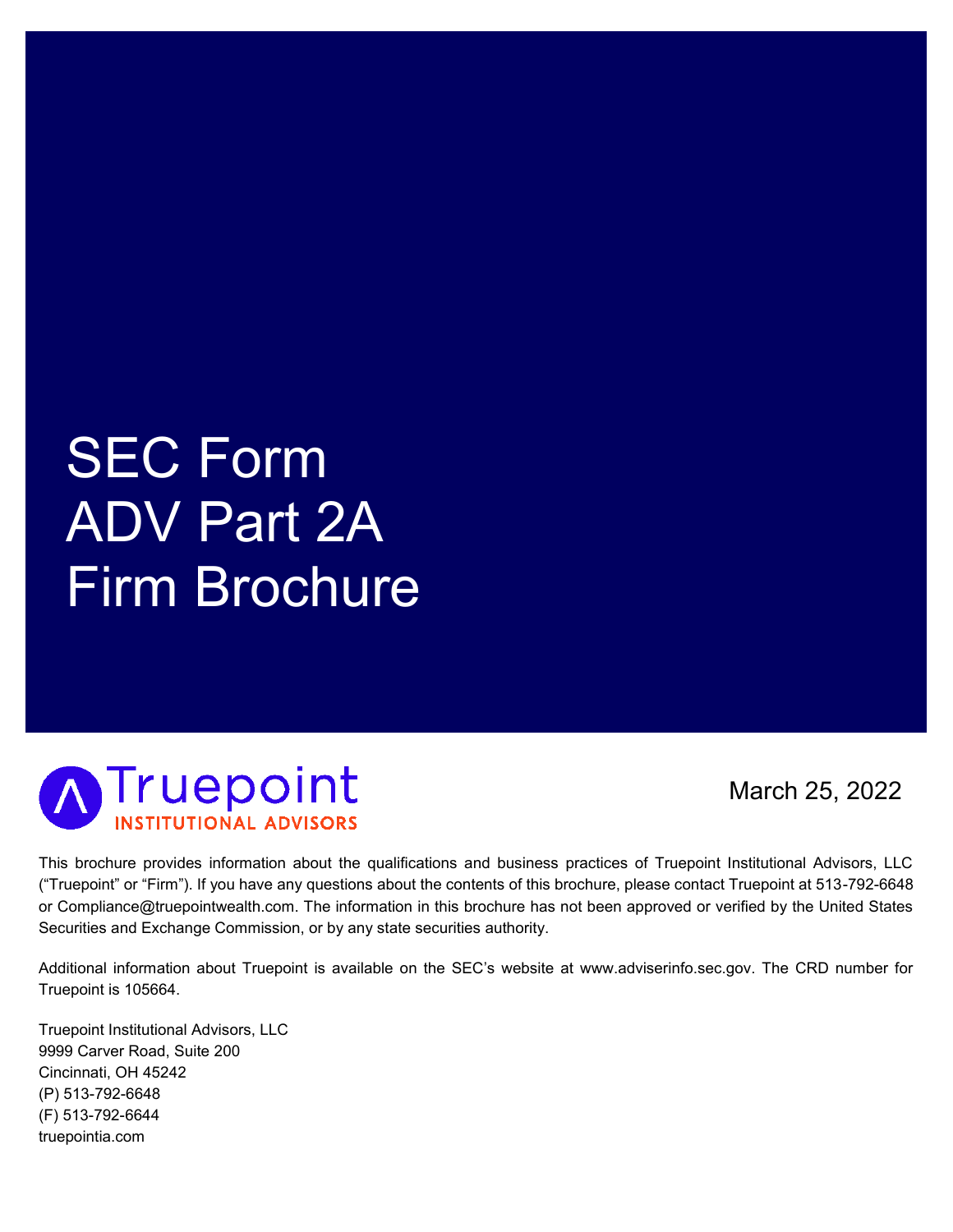## Item 2 — Material Changes

The following is a summary of material changes since our last annual update filing on March 30, 2021:

- In March 2022, Item 12 was updated to reflect current practices at qualified custodians.
- In March 2022, Item 14 was updated to include disclosure of Truepoint's role when recommending a rollover of retirement account assets.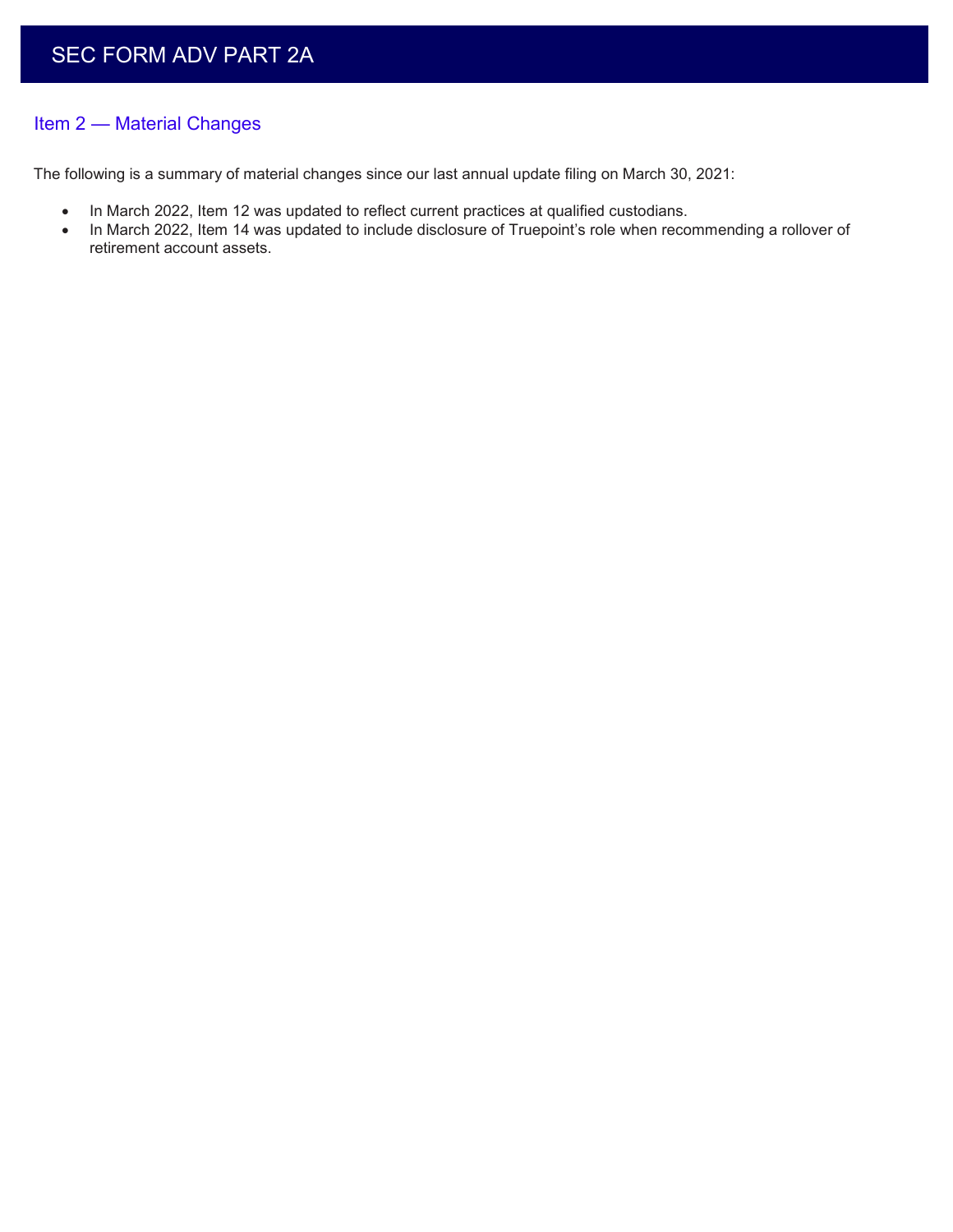## **SEC FORM ADV PART 2A**

#### Item 3 — Table of Contents

- Item 1 Cover Page
- Item 2 Material Changes
- Item 3 Table of Contents
- Item 4 Advisory Business
- Item 5 Fees and Compensation
- Item 6 Performance-Based Fees and Side-By-Side Management
- Item 7 Types of Clients
- Item 8 Methods of Analysis, Investment Strategies and Risk of Loss
- Item 9 Disciplinary History
- Item 10 Other Financial Industry Activities and Affiliations
- Item 11 Code of Ethics, Participation or Interest in Client Transactions and Personal Trading
- Item 12 Brokerage Practices
- Item 13 Review of Accounts
- Item 14 Client Referrals and Other Compensation
- Item 15 Custody
- Item 16 Investment Discretion
- Item 17 Voting Client Securities
- Item 18 Financial Information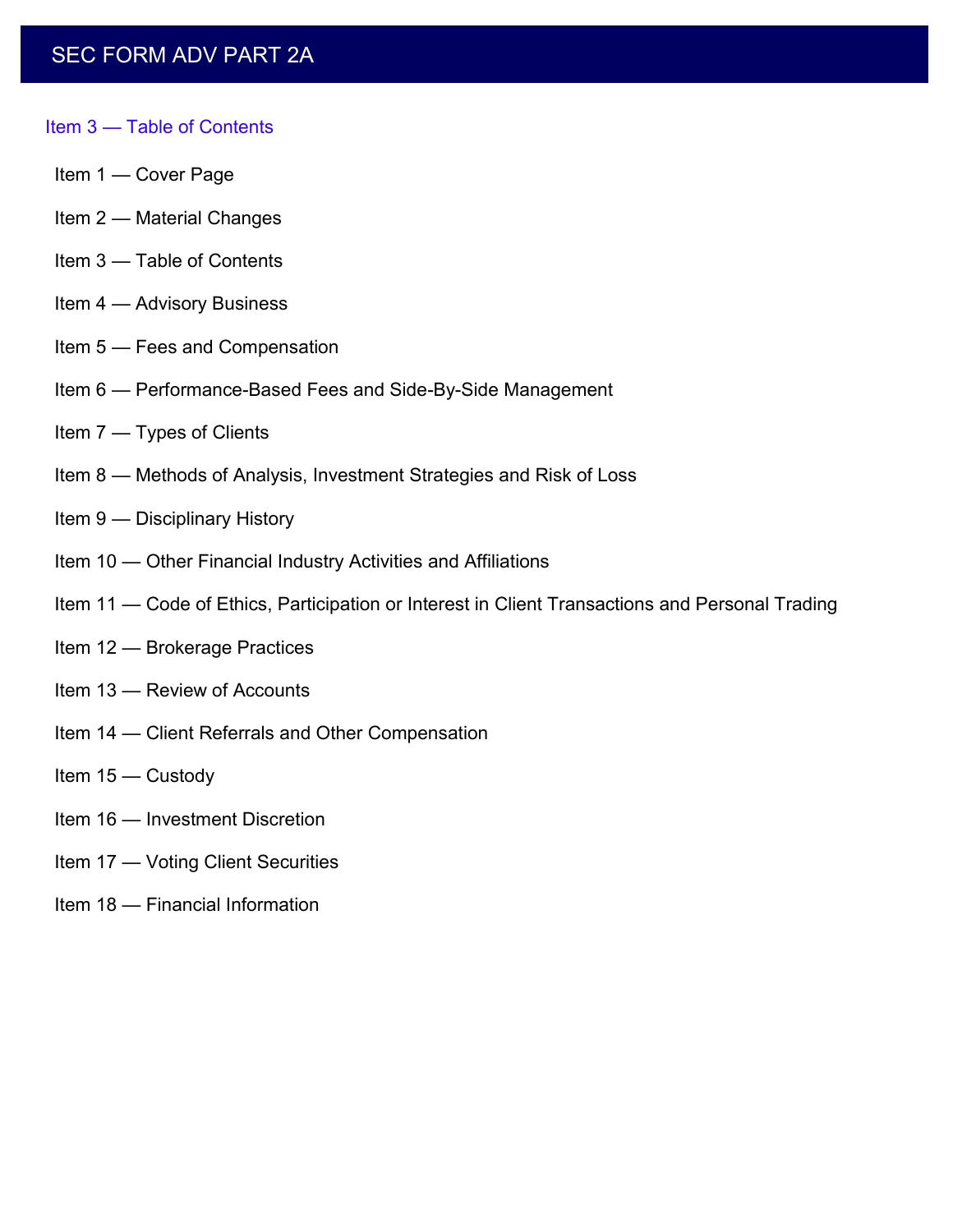## Item 4 — Advisory Business

#### **About Truepoint Wealth Counsel, LLC**

Truepoint Institutional Advisors is a division of Truepoint Wealth Counsel, LLC, offering investment advisory services to charitable foundations and endowments, non-profits, retirement plans and other institutional investors. Our mission is to help small and mid-sized organizations manage their investments more effectively and efficiently.

#### Principal Owners

Truepoint, Inc. owns 55% of Truepoint Institutional Advisors, LLC, with Mr. Christopher M. Meyer owning the remaining 45%.

#### Institutional Engagement Level

Truepoint provides the following services for our institutional investment management clients:

- Assess investment objectives and risk trade-offs
- Establish appropriate asset allocation and portfolio structure
- Develop Investment Policy Statement (IPS)
- Ongoing monitoring and real-time portfolio rebalancing
- Portfolio benchmarking and clear performance reporting

#### Retirement plan services include:

- Plan sponsor consulting and sharing of fiduciary responsibility
- Truepoint management of each participant portfolio
- Optional development of low-cost menu for self-direction
- Ongoing employee financial education and consultation

#### ERISA

Truepoint is deemed to be a fiduciary to advisory clients that are employee benefit plans or individual retirement accounts (IRAs) pursuant to the Employee Retirement Income and Securities Act ("ERISA"), and regulations under the Internal Revenue Code of 1986 (the "Code"), respectively. As such our firm is subject to specific duties and obligations under ERISA and the Code that include, amongst other things, restrictions concerning certain forms of compensation. To avoid engaging in prohibited transactions, we may only charge fees for investment advice about products for which our firm and/or related persons do not receive any commissions or 12b-1 fees, or conversely, investment advice about products for which we receive such fees but such fees are offset by a commensurate reduction in our investment advisory fee.

#### Assets under Management

We utilize a limited power of attorney to perform investment management services on behalf of our clients. We may provide on-going advice and guidance to clients on either a discretionary or non-discretionary basis. This includes assets in qualified retirement plans that are self-directed by participants, as well as private equity investments held by select clients. As of December 31, 2021, the allocation between discretionary and non-discretionary AUM was as follows:

| Discretionary     | \$89,769,284 |
|-------------------|--------------|
| Non-discretionary | \$600,755    |
| Total AUM         | \$90,370,040 |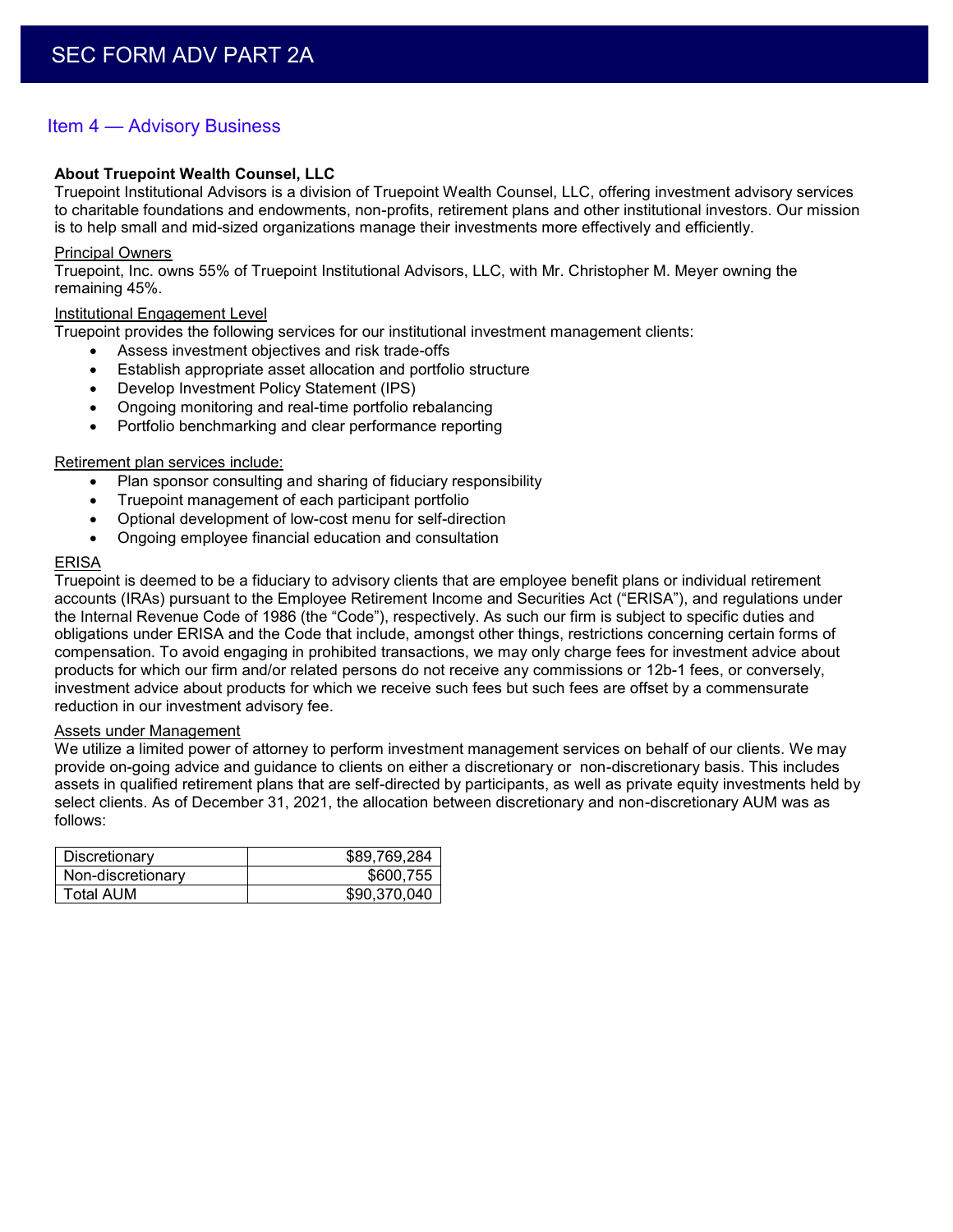## Item 5 — Fees and Compensation

#### Fee Description

As a fee-only firm, fees directly from clients are the sole source of Truepoint's compensation. The fee is calculated as a percentage of assets according to the schedule below:

| <b>Portfolio Value</b> | Institutional |
|------------------------|---------------|
| First \$5,000,000      | 0.50%         |
| Next \$5,000,000       | 0.40%         |
| Next \$10,000,000      | 0.30%         |
| Next \$30,000,000      | 0.20%         |
| Above \$50,000,000     | 0.10%         |

Truepoint Institutional Advisors, LLC seeks a minimum level of assets under management of \$1,000,000 for institutional investment management portfolios and \$1,500,000 for company retirement plans. Portfolio values below the suggested minimum are subject to a minimum fee of \$5,000, which may result in an annual rate in excess of 0.50%. Truepoint, in its sole discretion, may reduce its minimum fee and/or charge a reduced advisory fee based upon specific circumstances. The agreement for services may be terminated at any time upon written notice of either Truepoint or the client.

#### Fee Invoice

For all types of ongoing advisory services, the client will be charged at the end of each calendar quarter for advisory services rendered. The fee is calculated on a percentage basis by multiplying one-fourth of the applicable annual rate against the asset value under management on the last day of the quarter. Truepoint will deduct the quarterly fee from the client's investment portfolio; however, clients may elect to remit payment via check. In either instance, the client has access to an invoice with the fee calculation.

#### Other Portfolio Expenses

#### Transaction Costs

Truepoint recommends a qualified third-party custodian to hold assets for clients. Clients are charged for all for custodial expenses (brokerage commissions or transaction fees) incurred on their behalf. These fees are levied by the custodian and charged directly to the client's account. Truepoint does not receive any income from custodial fees. Fees charged for buying and selling mutual funds and exchange-traded funds (ETF) generally range between no cost and \$25 per trade, but may be higher.

#### Expense Ratios

All mutual funds and ETFs include a management fee paid to the investment manager of the fund. These fees and expenses are described in each fund's prospectus and generally include a management fee, other fund expenses and a possible distribution fee. Truepoint exclusively recommends low-cost, no-load funds.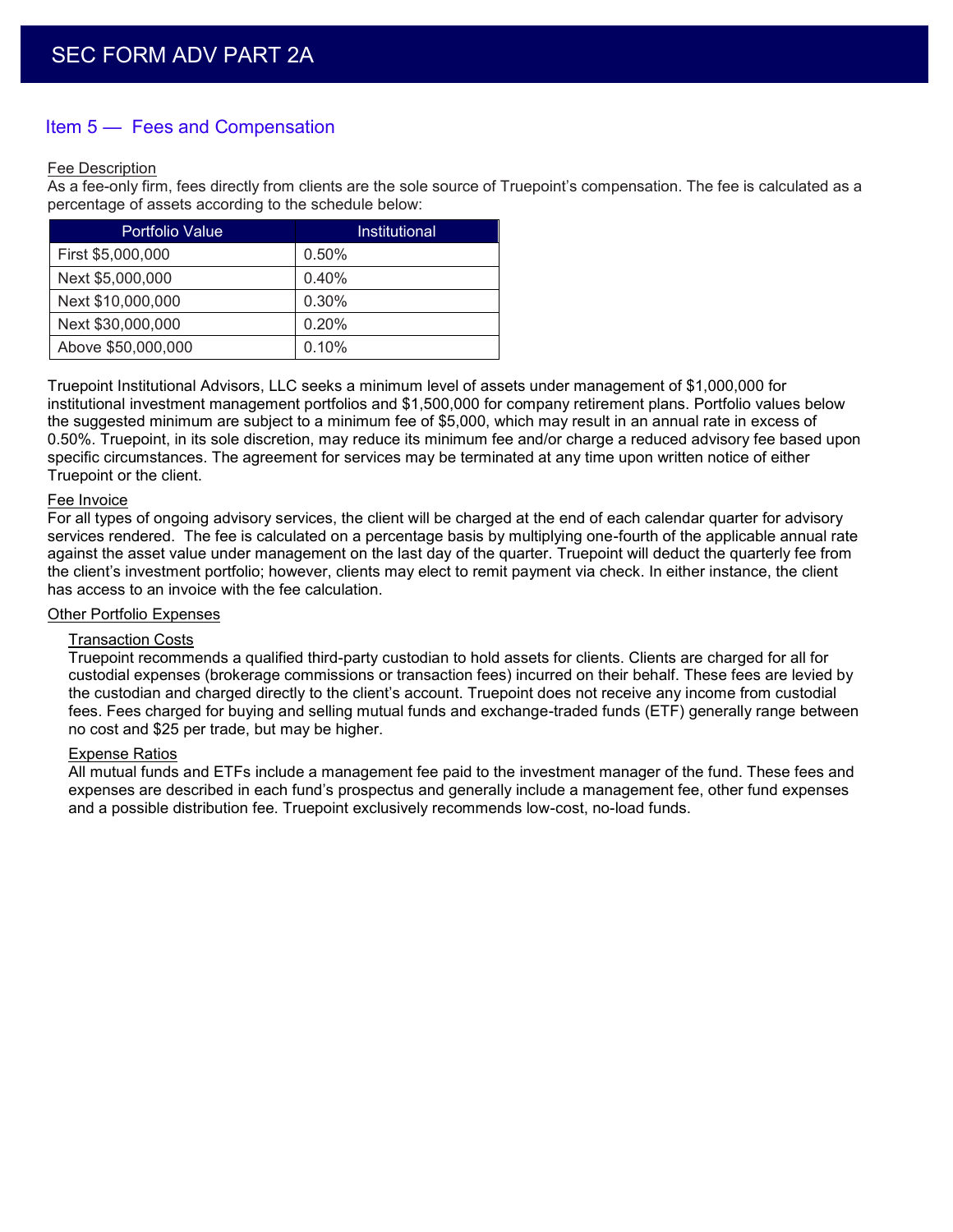# Item 6 — Performance-Based Fees and Side-By-Side Management

To avoid potential conflicts of interest, Truepoint does not charge a performance-based fee, which is a calculation of the fee based upon the capital gains or the capital appreciation of any of the client's funds.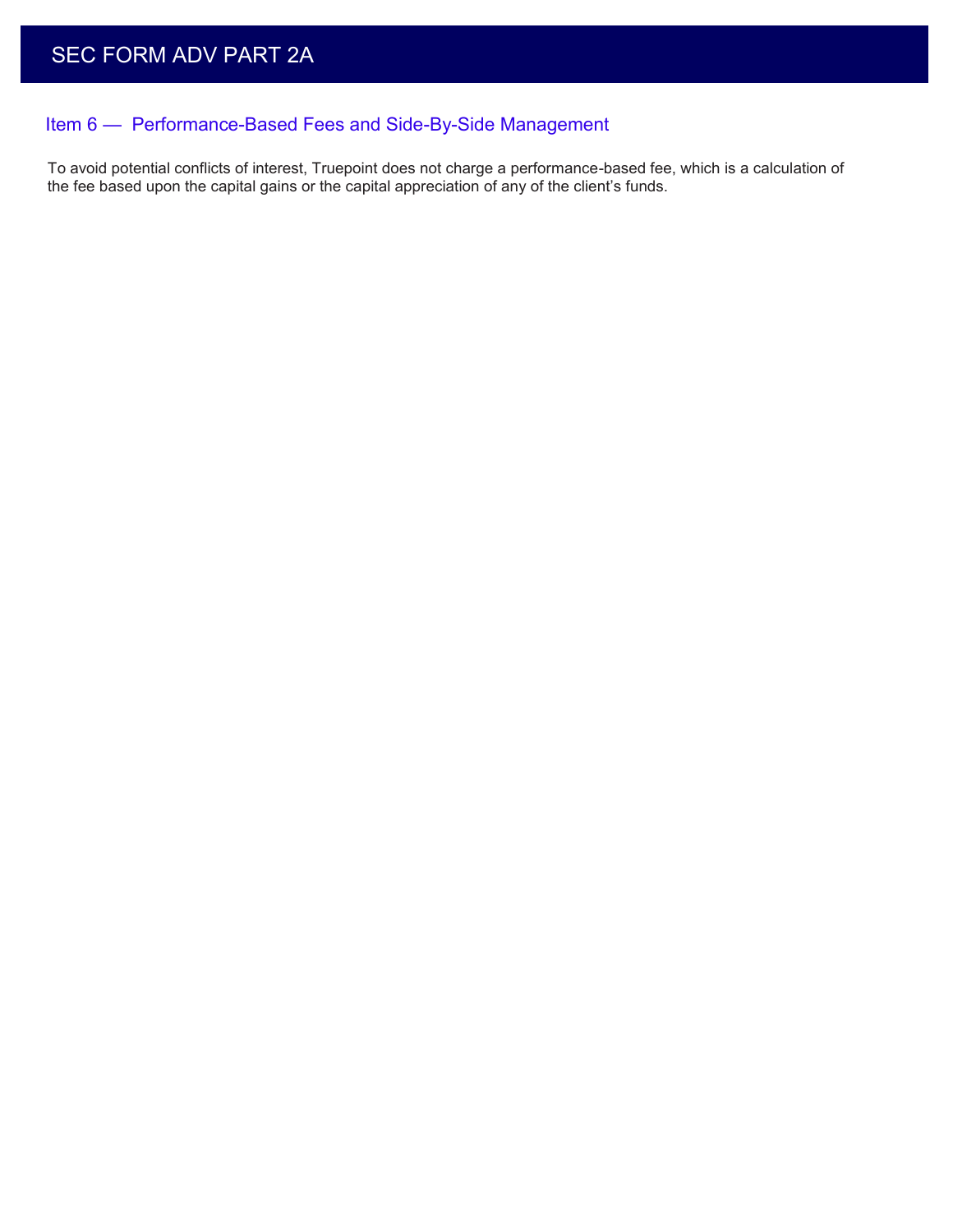## Item 7 — Types of Clients

#### **Description**

Truepoint Institutional Advisors delivers customized investment management solutions and independent, unbiased advice so organizational leaders can focus on fulfilling their mission. Our institutional clients include:

- Non-profit foundations and endowments
- Healthcare and community service organizations
- Private charitable foundations
- Defined benefit and pension plans
- 401(k) and other retirement plans
- Profit-sharing plans
- Trusts

#### **Account Minimums**

Truepoint recommends a minimum asset requirement of \$1,000,000 for institutions seeking services.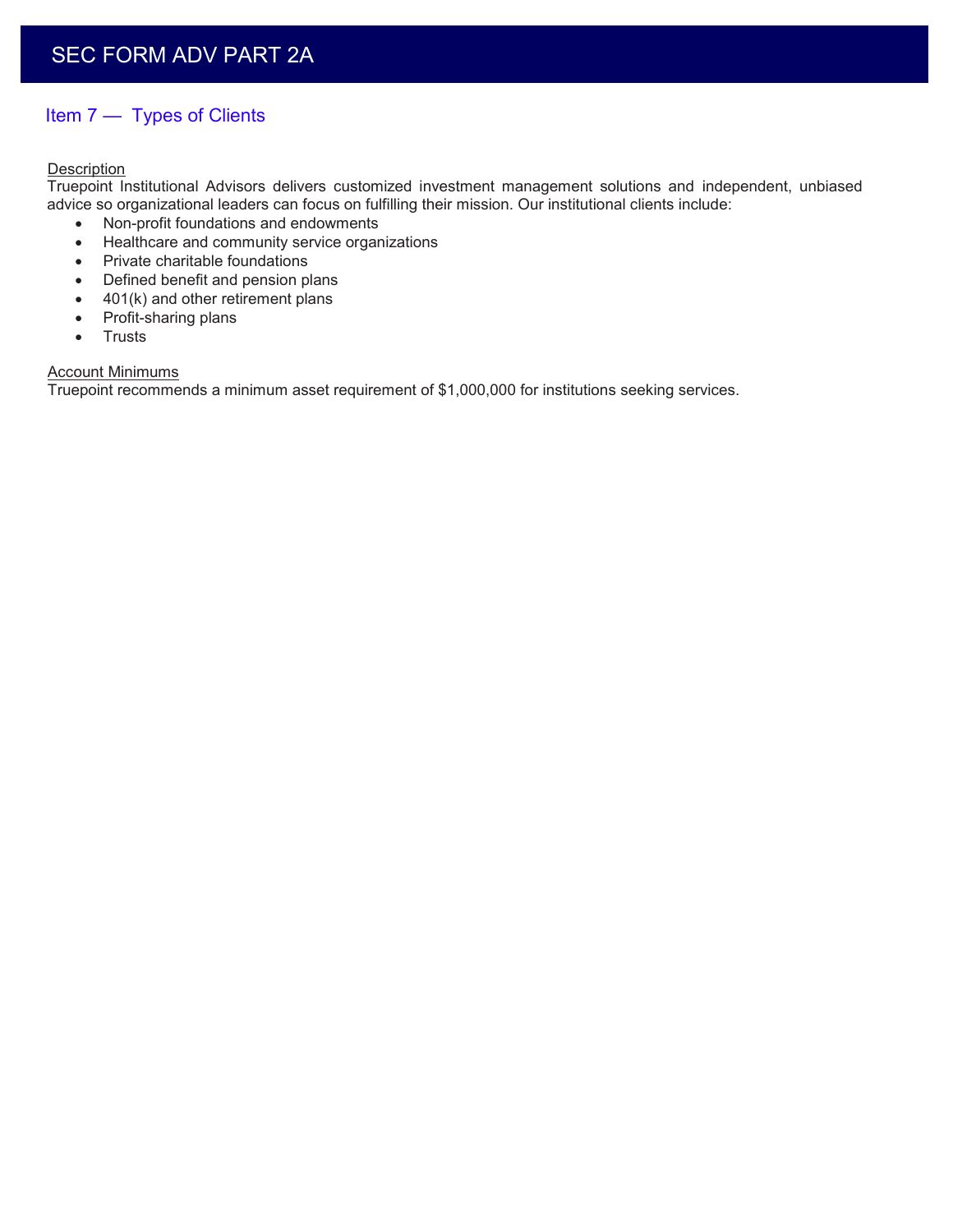## Item 8 — Methods of Analysis, Investment Strategies and Risk of Loss

#### Investment Philosophy

Truepoint employs a holistic, evidence-based investment philosophy. We believe our role is to work with the board/investment committee to assess the investment objectives and risk tolerance, establish an appropriate asset allocation, develop the investment policy statement, and construct portfolios based on the following philosophical beliefs:

- Emphasize **long-term** investment principles over short-term outcomes.
- Control risk through broad, global diversification as opposed to concentrated portfolio bets.
- Seek to capture market returns using low-cost, rules-based investment strategies instead of higher-cost, traditional active managers. Our strategy uses low-cost exchanged-traded funds (ETFs) and institutionallypriced mutual funds to accomplish this goal.
- Maintain the strategic asset allocation with disciplined rebalancing rather than attempting to tactically allocate (i.e., market timing) and allow emotions to influence rebalancing decisions.

We recognize that certain investment principles have been proven to be persistent and pervasive over time and employing these factors has led to superior results. These factors include:

- Exposure to the market stocks are expected to outperform bonds over time. This will not occur every year or even every 5 or 10-year period, but should over the long-term. For long-term investors, we believe investing in assets with higher return expectations outweighs the short-term volatility risk, and therefore, invest the majority of the portfolio in stocks.
- Value relatively cheap assets tend to outperform relatively expensive assets. Just as stocks sometimes underperform bonds, value stocks sometimes underperform growth stocks. Nevertheless, we believe value should prevail over time, and therefore, tilt portfolios towards value.
- Size small cap stocks should provide a performance premium over large cap stocks and therefore we employ a small cap tilt to portfolios.

Other factors that are incorporated into portfolios by the underlying investment managers include:

- Profitability the tendency of more profitable assets to generate higher returns.
- Momentum the phenomenon that assets that have performed well in the past relative to other assets continue to perform well in the future, and assets that have performed relatively poorly continue to perform poorly.

#### **Asset Allocation**

The process begins by understanding the following:

- Time horizon
- Return objectives
- Willingness to assume risk
- Liquidity needs

Once we have a clear understanding of the investment objectives, we leverage Markowitz mean-variance and Monte Carlo modeling as a tool to determine the appropriate strategic asset mix for each client. Because the inputs into the models are the drivers to ensuring the output is relevant, the investment team develops forward-looking capital market assumptions. Importantly, the risk (i.e., standard deviation) of the asset classes and the correlation between asset classes are also developed internally.

Although these models are effective tools, our understanding of the inputs and interpretation of the outputs are equally important. No model can give the "right" answer; therefore, these models should be complemented with a thorough understanding of the statistical formulas, good judgment, and a real world, common sense approach to asset allocation. We have years of experience working with institutional clients and a deep understanding of portfolio modeling, two key components of structuring a long-term, successful asset allocation.

#### Portfolio Structure

The portfolio construction process includes designing well-diversified portfolios consistent with the asset allocation targets. The research is conducted internally, but relies on industry research, best practices, and manager research. Portfolio construction considerations include:

- Geographic weightings (i.e., U.S. vs. foreign exposures)
- Portfolio tilts (i.e., style and size)
- Use of index funds vs. rules-based strategies designed to outperform the indexes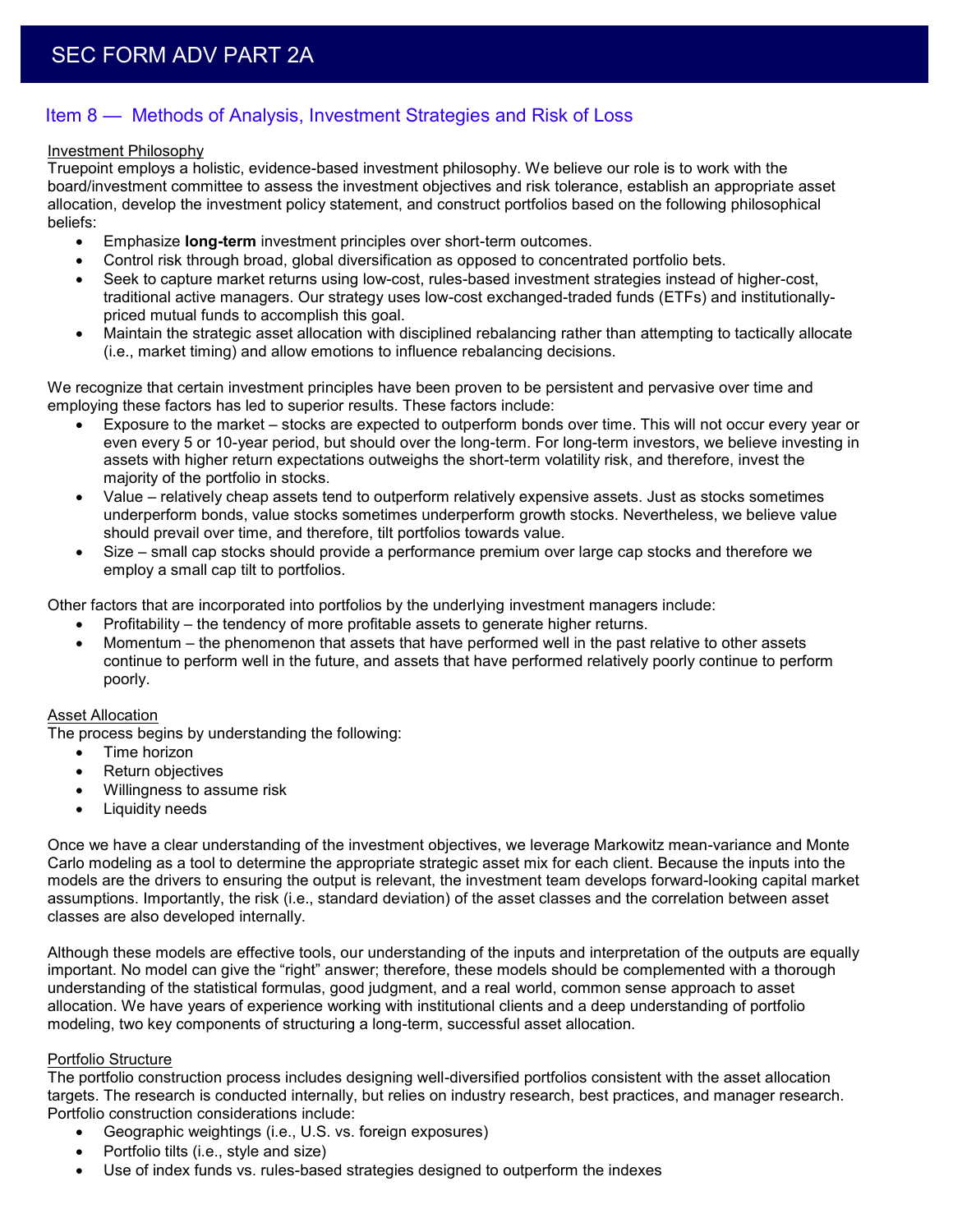Number of funds and level of diversification (seek to avoid over- and under-diversification)

Extensive research and experience play key roles in designing custom portfolios to assist our clients in meeting their unique investment objectives.

#### Managers: Rules-based Investment Strategies

Investment theory, academic studies, and real world results demonstrate that active equity managers have difficulty outperforming their benchmark returns. Even if there are skillful managers, investors would have difficulty identifying these managers beforehand. Relying on past performance is not a reliable measure of a manager's skill, as most do not have track records long enough to distinguish skill from luck and past performance is not a reliable indicator of future performance. Moreover, those investors who are confident in their ability to select superior managers are rarely patient enough to withstand the invariable performance slumps all active managers eventually experience. Therefore, we invest with index funds and other low cost, rules-based strategies that consistently and efficiently capture desired market factors.

#### Types of Investments

In addition to diversifying clients' accounts with mutual funds and ETFs, on a limited basis, Truepoint provides advice on private equity investments, hedge funds and institutional grade investments for qualified investors. Private equity investments carry a higher degree of risk because they are not publicly-traded and lack liquidity.

#### Investment Risk

Additional risks involved in the securities recommended by Truepoint include, among others:

- Stock market risk, which is the chance that stock prices overall will decline. The market value of equity securities will generally fluctuate with market conditions. Stock markets tend to move in cycles, with periods of rising prices and periods of falling prices. Prices of equity securities tend to fluctuate over the short term as a result of factors affecting the individual companies, industries or the securities market as a whole. Equity securities generally have greater price volatility than fixed income securities.
- Sector risk, which is the chance that significant problems will affect a particular sector, or that returns from that sector will trail returns from the overall stock market. Daily fluctuations in specific market sectors are often more extreme than fluctuations in the overall market.
- Issuer risk, which is the risk that the value of a security will decline for reasons directly related to the issuer, such as management performance, financial leverage, and reduced demand for the issuer's goods or services.
- Non-diversification risk, which is the risk of focusing investments in a small number of issuers, industries or foreign currencies, including being more susceptible to risks associated with a single economic, political or regulatory occurrence than a more diversified portfolio might be.
- Non-diversification risk, which is the risk of focusing investments in a small number of issuers, industries or foreign currencies, including being more susceptible to risks associated with a single economic, political or regulatory occurrence than a more diversified portfolio might be.
- Value investing risk, which is the risk that value stocks not increase in price, not issue the anticipated stock dividends, or decline in price, either because the market fails to recognize the stock's intrinsic value, or because the expected value was misgauged. If the market does not recognize that the securities are undervalued, the prices of those securities might not appreciate as anticipated. They also may decline in price even though in theory they are already undervalued. Value stocks are typically less volatile than growth stocks, but may lag behind growth stocks in an up market.
- Smaller company risk, which is the risk that the value of securities issued by a smaller company will go up or down, sometimes rapidly and unpredictably as compared to more widely held securities. Investments in smaller companies are subject to greater levels of credit, market and issuer risk.
- Foreign (non-U.S.) investment risk, which is the risk that investing in foreign securities result in the portfolio experiencing more rapid and extreme changes in value than a portfolio that invests exclusively in securities of U.S. companies. Risks associated with investing in foreign securities include fluctuations in the exchange rates of foreign currencies that may affect the U.S. dollar value of a security, the possibility of substantial price volatility as a result of political and economic instability in the foreign country, less public information about issuers of securities, different securities regulation, different accounting, auditing and financial reporting standards and less liquidity than in the U.S. markets.
- Interest rate risk, which is the chance that prices of fixed income securities decline because of rising interest rates. Similarly, the income from fixed income securities may decline because of falling interest rates.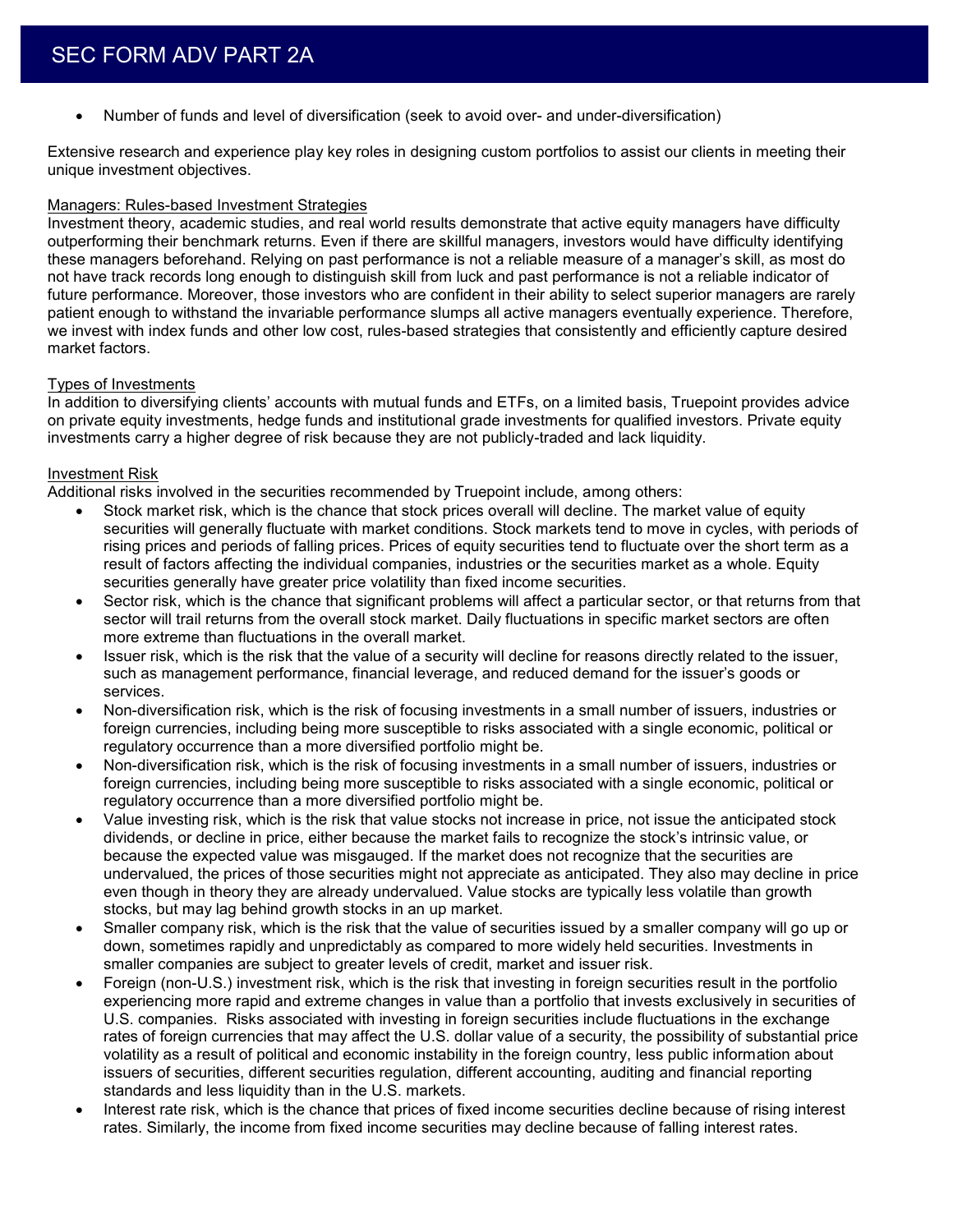- Credit risk, which is the chance that an issuer of a fixed income security will fail to pay interest and principal in a timely manner, or that negative perceptions of the issuer's ability to make such payments will cause the price of that fixed income security to decline.
- Exchange Traded Fund (ETF) risk, which is the risk of an investment in an ETF, including the possible loss of principal. ETFs typically trade on a securities exchange and the prices of their shares fluctuate throughout the day based on supply and demand, which may not correlate to their net asset values. Although ETF shares will be listed on an exchange, there can be no guarantee that an active trading market will develop or continue. Owning an ETF generally reflects the risks of owning the underlying securities it is designed to track. ETFs are also subject to secondary market trading risks. In addition, an ETF may not replicate exactly the performance of the index it seeks to track for a number of reasons, including transaction costs incurred by the ETF, the temporary unavailability of certain securities in the secondary market, or discrepancies between the ETF and the index with respect to weighting of securities or number of securities held.
- Management risk, which is the risk that the investment techniques and risk analyses applied by Truepoint may not produce the desired results and that legislative, regulatory or tax developments, affect the investment techniques available to Truepoint. There is no guarantee that a client's investment objectives will be achieved.
- Real Estate risk, which is the risk that an investor's investments in Real Estate Investment Trusts ("REITs") or real estate-linked derivative instruments will subject the investor to risks similar to those associated with direct ownership of real estate, including losses from casualty or condemnation, and changes in local and general economic conditions, supply and demand, interest rates, zoning laws, regulatory limitations on rents, property taxes and operating expenses. An investment in REITs or real estate-linked derivative instruments subject the investor to management and tax risks.
- Investment Companies ("Mutual Funds") risk, when an investor invests in mutual funds, the investor will bear additional expenses based on his/her pro rata share of the mutual fund's operating expenses, including the management fees. The risk of owning a mutual fund generally reflects the risks of owning the underlying investments the mutual fund holds.
- Cybersecurity risk, which is the risk related to unauthorized access to the systems and networks of Truepoint and its service providers. The computer systems, networks and devices used by Truepoint and service providers to us and our clients to carry out routine business operations employ a variety of protections designed to prevent damage or interruption from computer viruses, network failures, computer and telecommunication failures, infiltration by unauthorized persons and security breaches. Despite the various protections utilized, systems, networks or devices potentially can be breached. A client could be negatively impacted as a result of a cybersecurity breach. Cybersecurity breaches can include unauthorized access to systems, networks or devices; infection from computer viruses or other malicious software code; and attacks that shut down, disable, slow or otherwise disrupt operations, business processes or website access or functionality. Cybersecurity breaches cause disruptions and impact business operations, potentially resulting in financial losses to a client; impediments to trading; the inability by us and other service providers to transact business; violations of applicable privacy and other laws; regulatory fines, penalties, reputational damage, reimbursement or other compensation costs, or other compliance costs; as well as the inadvertent release of confidential information. Similar adverse consequences could result from cybersecurity breaches affecting issues of securities in which a client invests; governmental and other regulatory authorities; exchange and other financial market operators, banks, brokers, dealers and other financial institutions; and other parties. In addition, substantial costs may be incurred by those entities in order to prevent any cybersecurity breaches in the future.
- Alternative Investments / Private Funds risk, investing in alternative investments is speculative, not suitable for all clients, and intended for experienced and sophisticated investors who are willing to bear the high economic risks of the investment, which can include:
	- $\circ$  loss of all or a substantial portion of the investment due to leveraging, short-selling or other speculative investment practices;
	- $\circ$  lack of liquidity in that there may be no secondary market for the investment and none expected to develop;
	- o volatility of returns;
	- o restrictions on transferring interests in the investment;
	- o potential lack of diversification and resulting higher risk due to concentration of trading authority when a single adviser is utilized;
	- o absence of information regarding valuations and pricing;
	- o delays in tax reporting;
	- o less regulation and higher fees than mutual funds;
	- o risks associated with the operations, personnel, and processes of the manager of the funds investing in alternative investments.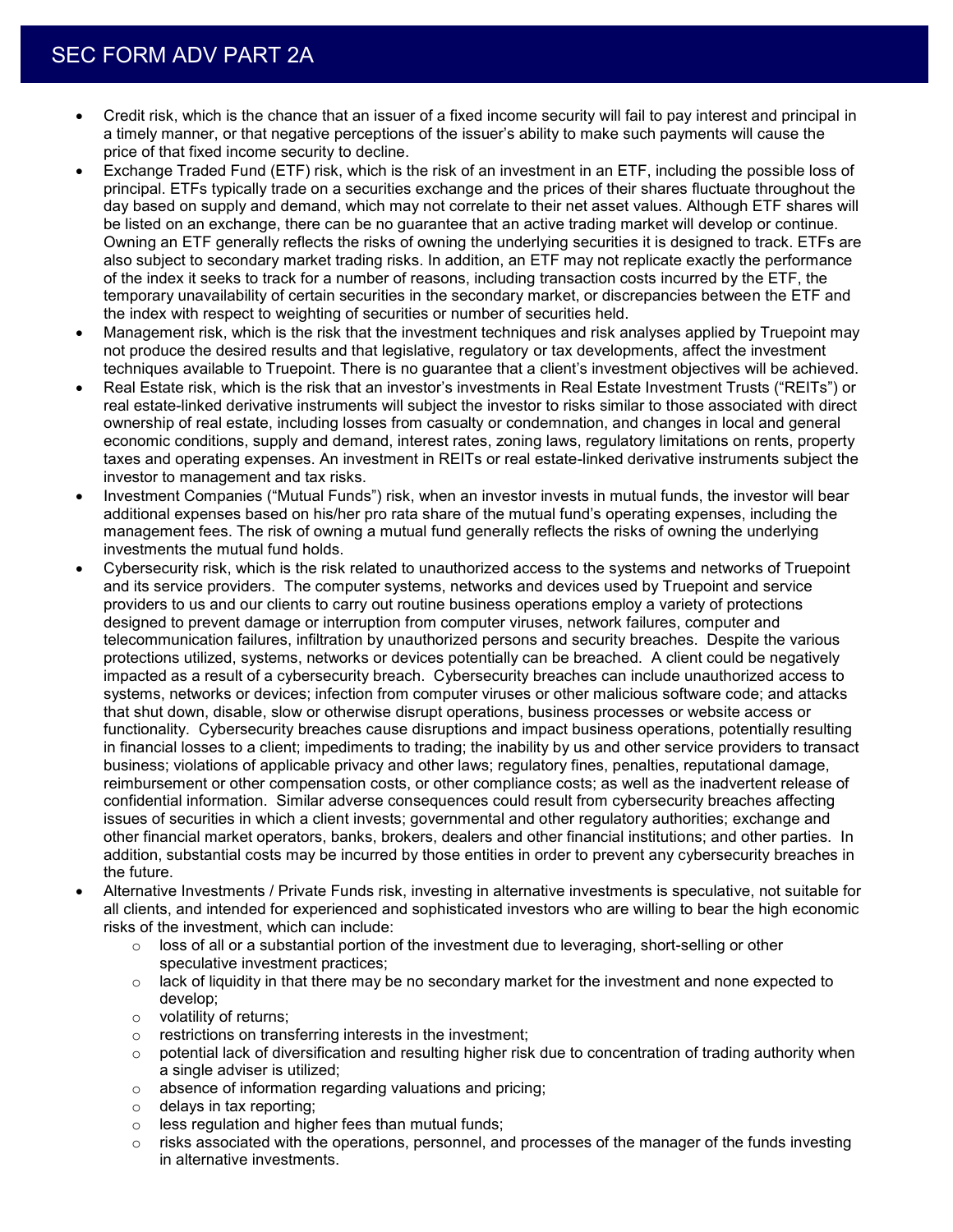- Closed-End Funds risk, Closed-end funds typically use a high degree of leverage. They may be diversified or non-diversified. Risks associated with closed-end fund investments include liquidity risk, credit risk, volatility and the risk of magnified losses resulting from the use of leverage. Additionally, closed-end funds may trade below their net asset value.
- Structured Notes risk
	- $\circ$  Complexity. Structured notes are complex financial instruments. Clients should understand the reference asset(s) or index(es) and determine how the note's payoff structure incorporates such reference asset(s) or index(es) in calculating the note's performance. This payoff calculation may include leverage multiplied on the performance of the reference asset or index, protection from losses should the reference asset or index produce negative returns, and fees. Structured notes may have complicated payoff structures that can make it difficult for clients to accurately assess their value, risk and potential for growth through the term of the structured note. Determining the performance of each note can be complex and this calculation can vary significantly from note to note depending on the structure. Notes can be structured in a wide variety of ways. Payoff structures can be leveraged, inverse, or inverse-leveraged, which may result in larger returns or losses. Clients should carefully read the prospectus for a structured note to fully understand how the payoff on a note will be calculated and discuss these issues with Truepoint.
	- Market risk. Some structured notes provide for the repayment of principal at maturity, which is often referred to as "principal protection." This principal protection is subject to the credit risk of the issuing financial institution. Many structured notes do not offer this feature. For structured notes that do not offer principal protection, the performance of the linked asset or index may cause clients to lose some, or all, of their principal. Depending on the nature of the linked asset or index, the market risk of the structured note may include changes in equity or commodity prices, changes in interest rates or foreign exchange rates, and/or market volatility.
	- $\circ$  Issuance price and note value. The price of a structured note at issuance will likely be higher than the fair value of the structured note on the date of issuance. Issuers now generally disclose an estimated value of the structured note on the cover page of the offering prospectus, allowing investors to gauge the difference between the issuer's estimated value of the note and the issuance price. The estimated value of the notes is likely lower than the issuance price of the note to investors because issuers include the costs for selling, structuring and/or hedging the exposure on the note in the initial price of their notes. After issuance, structured notes may not be re-sold on a daily basis and thus may be difficult to value given their complexity.
	- $\circ$  Liquidity. The ability to trade or sell structured notes in a secondary market is often very limited, as structured notes (other than exchange-traded notes known as ETNs) are not listed for trading on securities exchanges. As a result, the only potential buyer for a structured note may be the issuing financial institution's broker-dealer affiliate or the broker-dealer distributor of the structured note. In addition, issuers often specifically disclaim their intention to repurchase or make markets in the notes they issue. Clients should, therefore, be prepared to hold a structured note to its maturity date, or risk selling the note at a discount to its value at the time of sale.
	- $\circ$  Credit risk. Structured notes are unsecured debt obligations of the issuer, meaning that the issuer is obligated to make payments on the notes as promised. These promises, including any principal protection, are only as good as the financial health of the structured note issuer. If the structured note issuer defaults on these obligations, investors may lose some, or all, of the principal amount they invested in the structured notes as well as any other payments that may be due on the structured notes.

There also are risks surrounding various insurance products that are recommended to Truepoint clients from time to time. Such risks include, but are not limited to loss of premiums. Prior to purchasing any insurance product, clients should carefully read the policy and applicable disclosure documents.

Clients are advised that they should only commit assets for management that can be invested for the long term, that volatility from investing can occur, and that all investing is subject to risk. Truepoint does not guarantee the future performance of a client's portfolio, as investing in securities involves the risk of loss that clients should be prepared to bear.

Past performance of a security or a fund is not necessarily indicative of future performance or risk of loss.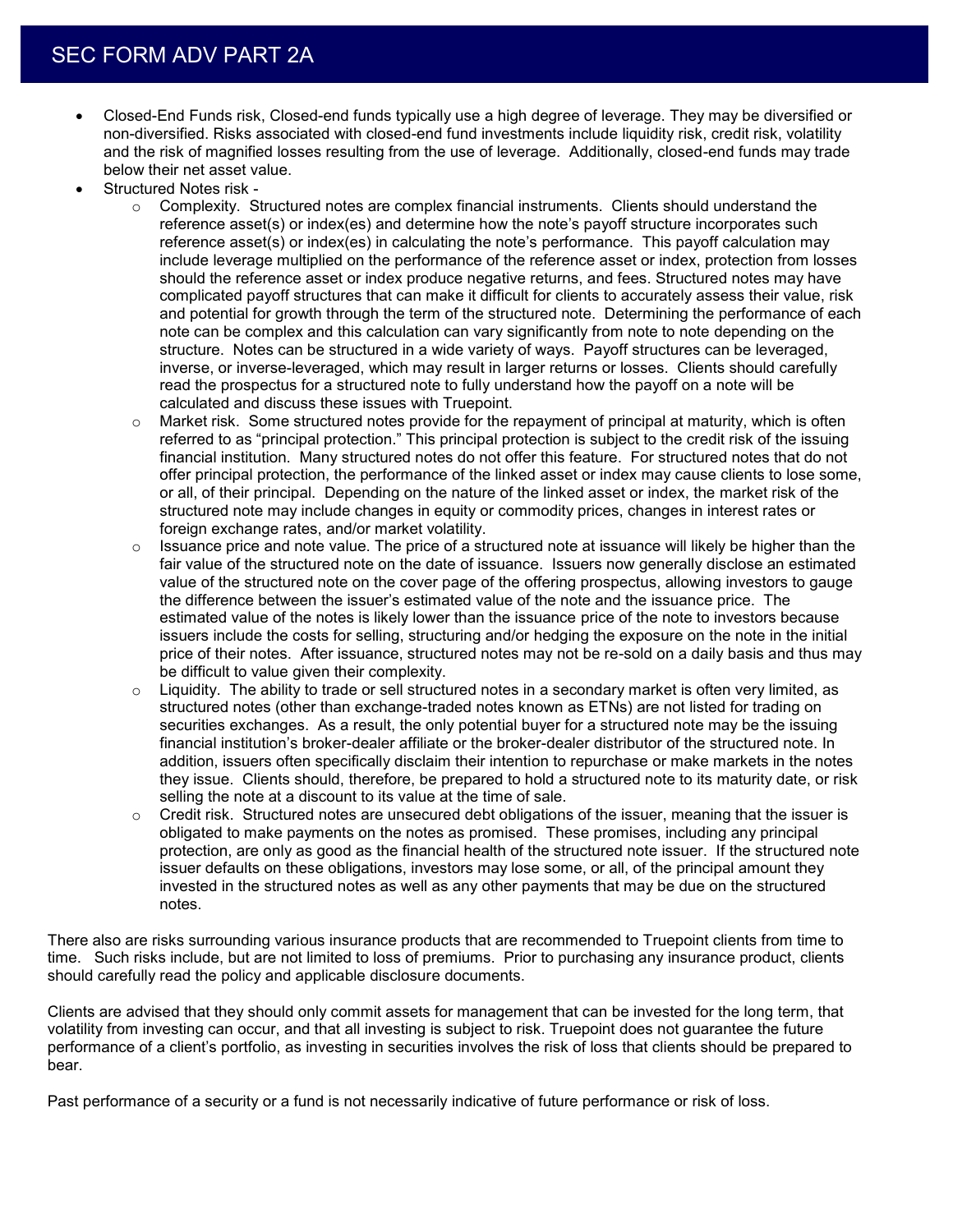## Item 9 — Disciplinary History

Registered Investment Advisors are required to disclose all material facts regarding any legal or disciplinary events that would be material to your evaluation of firm or integrity of the firm's management in this item. Neither Truepoint, nor any of its employees, has any legal or disciplinary events to report.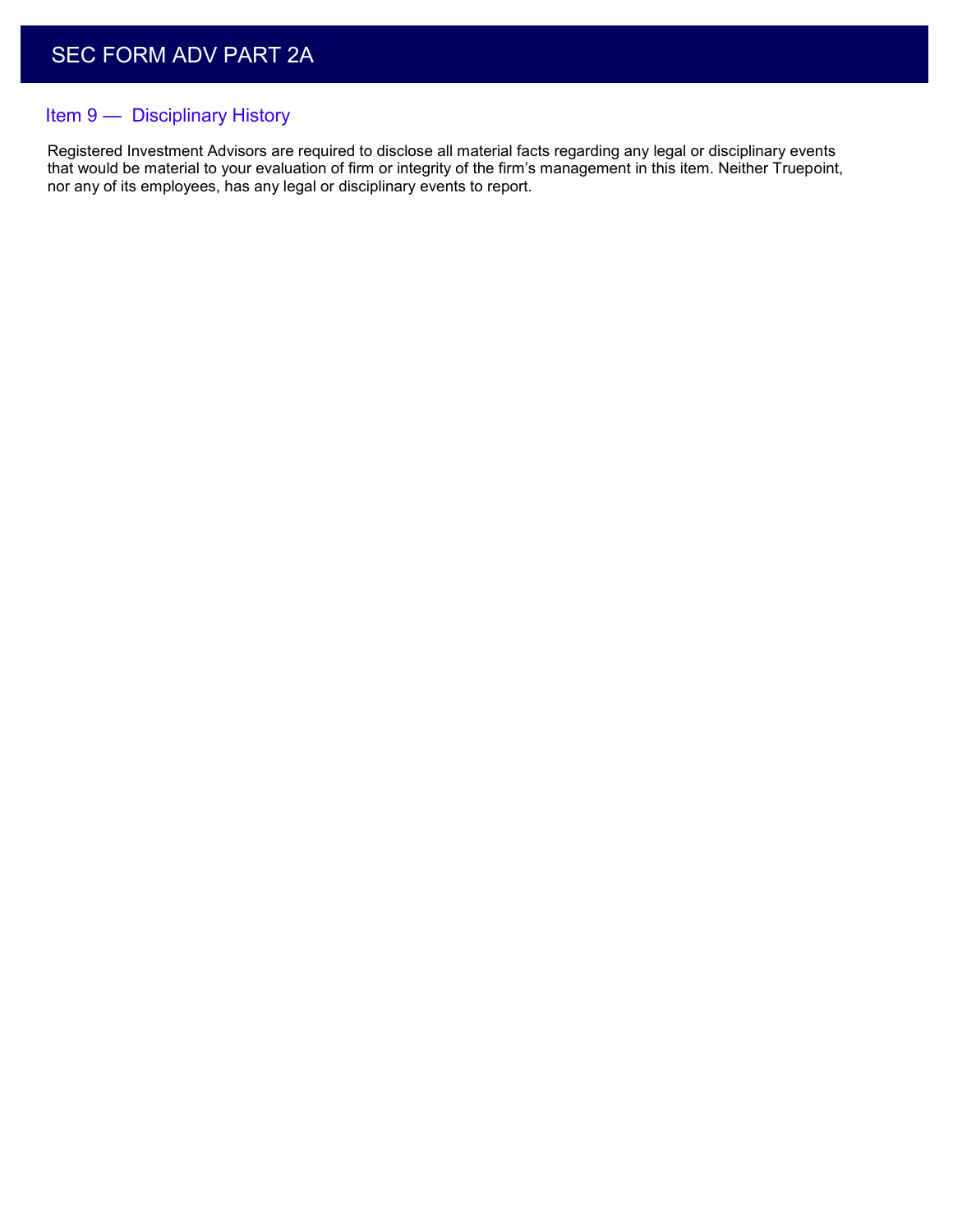## Item 10 — Other Financial Industry Activities and Affiliations

#### Financial Industry Activities

No employees of Truepoint are registered, or have an application pending to register, as a broker-dealer or a registered representative of a broker dealer.

#### **Affiliations**

Truepoint has a minority ownership interest (less than 2%) in a savings and loan holding company, National Advisors Holdings, Inc. (NAH). NAH has formed a federally chartered trust company, National Advisors Trust Company (NATC). NAH and NATC are regulated by the Federal Reserve and Office of the Comptroller of the Currency, respectively, and are FDIC insured. The trust company offers a low-cost alternative to traditional custodians and trust service providers.

Truepoint refers clients to NATC. Referrals to NATC are based expressly upon the clients' needs and objectives. Unlike banks, which generally do not allow trust accounts to retain outside investment advisors, NATC permits Truepoint to provide ongoing investment advisory services to accounts on which NATC is named as trustee. Both the client and Truepoint may benefit from this continuation of services. However, the client always maintains the right to remove Truepoint as the investment advisor, as well as replace NATC as trustee.

As previously stated, Truepoint is a fee-only financial advisory firm. Truepoint receives no income or compensation from NATC.

Effective April 2016, Truepoint Inc., parent of the Advisor, wholly owns RhineVest Advisors, LLC. Effective March 2021, RhineVest Advisors, LLC changed its name to Commas.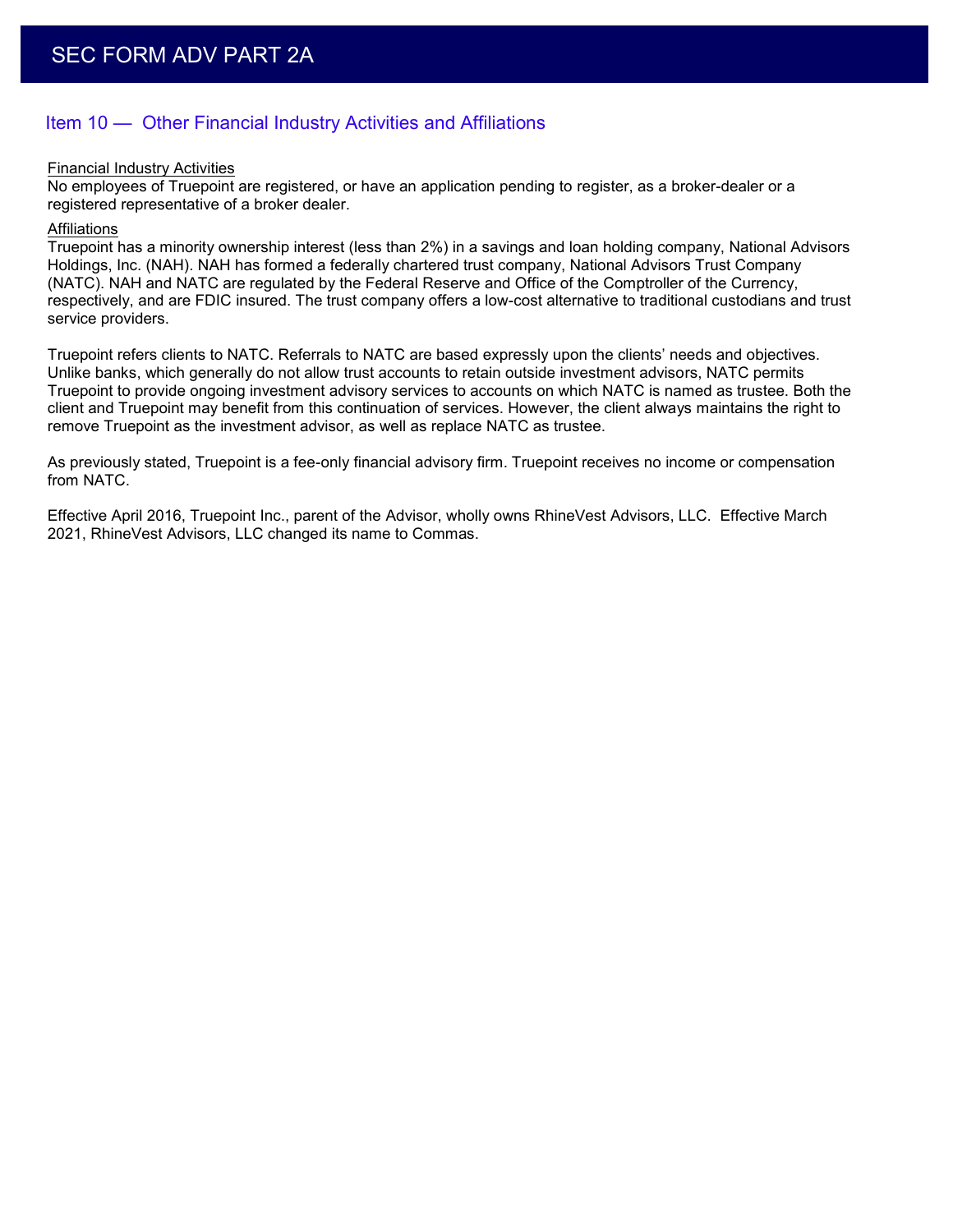## Item 11 — Code of Ethics, Participation or Interest in Client Transactions and Personal Trading

As a fiduciary, Truepoint has a duty of utmost good faith to act solely in the best interest of each of our clients. Our clients entrust us with their assets, which in turn places a high standard on our conduct and integrity. Our fiduciary duty compels all employees to act with the utmost integrity in all of our dealings. This fiduciary duty is the core principle underlying this Code of Ethics Policy and represents the expected basis of all of our dealings with our clients.

This Code of Ethics consists of the following core principles:

- The interests of clients will be placed ahead of the firm's or any employee's own investment interests. Employees are expected to act in the best interest of clients.
- Employees are expected to conduct their personal securities transactions in accordance with the Personal Trading Policy and will strive to avoid any actual or perceived conflict of interest with the client.
- Employees will not take inappropriate advantage of their position with the firm.
- Employees shall offer and provide professional services with integrity and objectivity.
- Employees are expected to comply with federal securities laws.
- Employees will provide services to clients competently and maintain the necessary knowledge and skill to continue to do so in those areas in which the employee is engaged.

A copy of the Code of Ethics in its entirety is available upon request to Compliance@truepointwealth.com, at Truepoint's office address.

#### Participation or Interest in Client Transactions

Truepoint and its employees do not recommend investments in which any employee or related individual has a material financial interest.

#### Personal Trading

Truepoint and its employees may invest in the same mutual funds or ETFs as its clients based on the employee's own unique investment goals. These transactions are not necessarily communicated to Truepoint clients.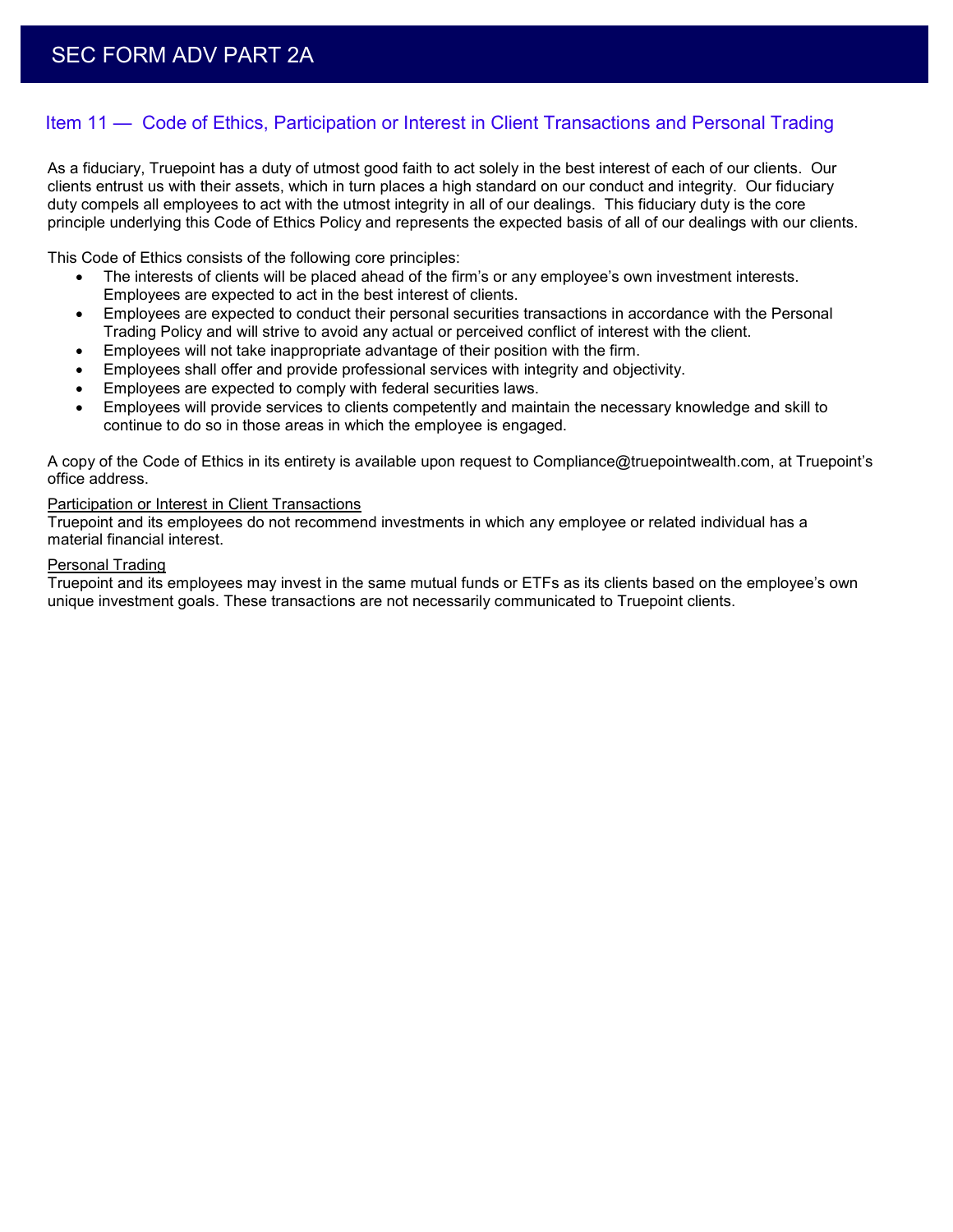## Item 12 — Brokerage Practices

#### Selecting Brokerage Firms/Best Execution

Truepoint ("we/our") does not maintain custody of your assets that we manage (although we may be deemed to have custody of your assets if you give us authority to withdraw assets from your account (see Item 15 – Custody, below). Your assets must be maintained in an account at a "qualified custodian," generally a broker-dealer or bank. We may recommend that our clients use Charles Schwab & Co., Inc. ("Schwab"), Fidelity Institutional Wealth Services ("Fidelity"), TD Ameritrade or National Advisors Trust, FINRA-registered broker-dealers, members SIPC, as the qualified custodians. We are independently owned and operated and not affiliated with any broker-dealer.

Fidelity, TD Ameritrade, Schwab and National Advisors Trust charge commission rates that are generally considered discounted from customary retail commission rates. In seeking best execution, the determinative factor is not solely the lowest possible cost, but whether the transaction represents the best overall qualitative execution, taking into consideration the full range of a broker-dealer/custodian's services, including execution capability, commission rates and responsiveness. Accordingly, although Truepoint will seek competitive rates, it may not necessarily obtain the lowest possible commission rates for client account transactions.

Our custodians will hold your assets in a brokerage account and buy and sell securities when we instruct them to. While we may recommend that you use a specific custodian, you will decide whether to do so and open your account with them by entering into an account agreement directly with them. We do not open the account for you.

#### How We Select Brokers/Custodians

We seek to recommend a custodian/broker who will hold your assets and execute transactions on terms that are overall most advantageous when compared with other available providers and their services. We consider a wide range of factors, including these:

- Combination of transaction execution services along with asset custody services (generally without a separate fee for custody);
- Capability to execute, clear, and settle trades (buy and sell securities for your account)
- Capabilities to facilitate transfers and payments to and from accounts (wire transfers, check requests, bill payment, etc.)
- Breadth of investment products made available (stocks, bonds, mutual funds, exchange-traded funds (ETFs), etc.)
- Availability of investment research and tools that assist us in making investment decisions
- Quality of services
- Competitiveness of the price of those services (commission rates, margin interest rates, other fees, etc.) and willingness to negotiate them
- Reputation, financial strength, and stability of the provider
- Their prior service to us and our other clients
- Availability of other products and services that benefit us, as discussed below (see "Products and Services Available to Us from Custodians")

#### Products and Services Available to Us from Custodians

Fidelity provides Truepoint with Fidelity's "platform services". The platform services include, among others, brokerage, custodial, administrative support, record keeping and related services that are intended to support us in conducting business and in serving the best interests of our clients. In addition, as part of our arrangement with Fidelity, we also receive discounts on certain third-party software applications that are used by us to manage accounts for which we have investment discretion. As a result, Truepoint may have an incentive to continue to use or expand the use of Fidelity's services.

TD Ameritrade offers to independent investment advisors services which include custody of securities, trade execution, clearance and settlement of transactions. Some products or services may assist us in managing and administering client accounts while other services made available by TD Ameritrade are intended to help us manage and further develop our business enterprise. The benefits received by us or our personnel do not depend on the amount of brokerage transactions directed to TD Ameritrade.

Schwab provides our clients and us with access to its institutional brokerage—trading, custody, reporting, and related services—many of which are not typically available to Schwab retail customers. Schwab also makes available various support services. Some of those services help us manage or administer our clients' accounts, while others help us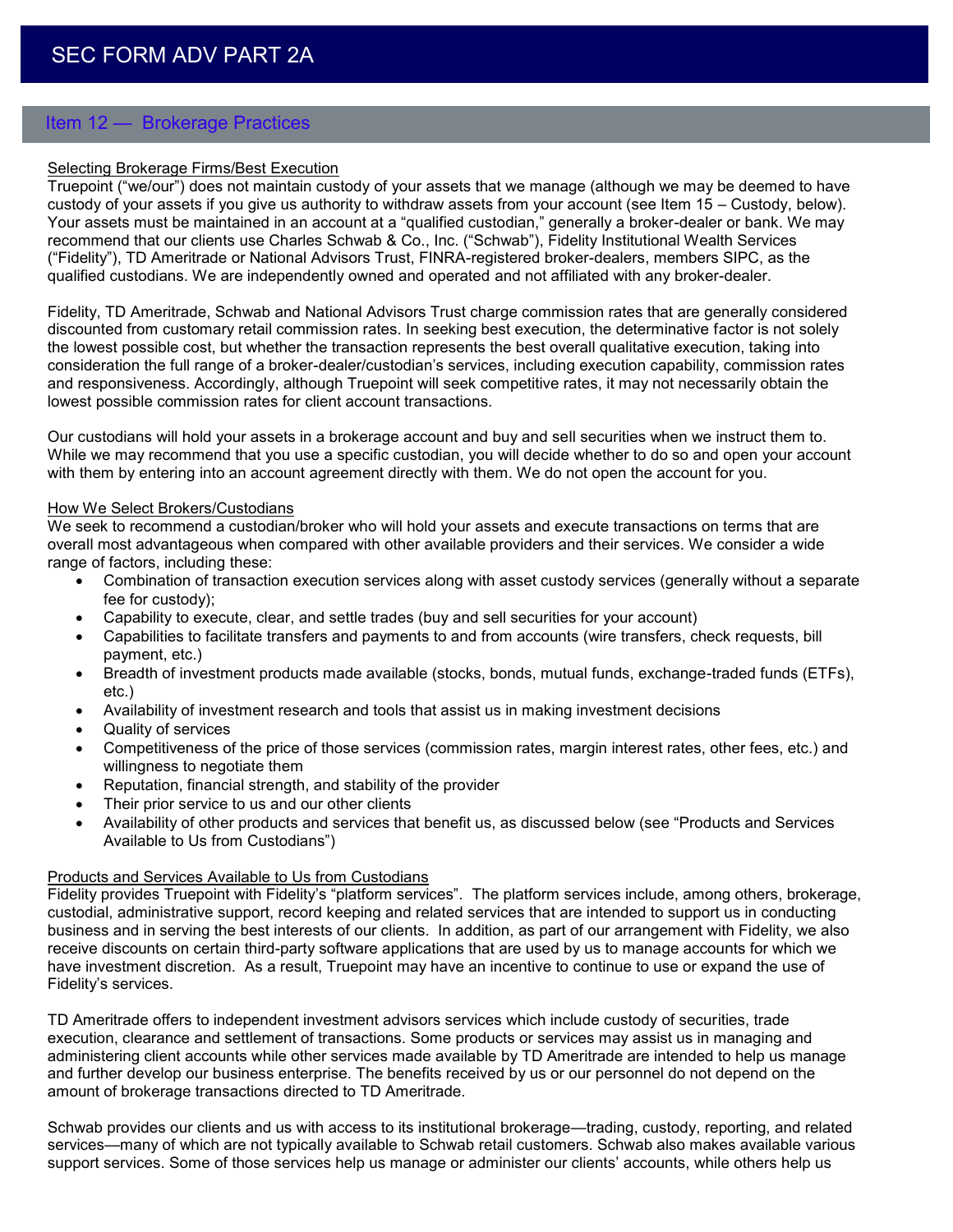# SEC FORM ADV PART 2A

manage and grow our business. In addition, Schwab makes available investment research, both the custodians' own and that of third parties. We may use this research to service all or some substantial number of our clients' accounts, including accounts not maintained at the custodian providing the investment research.

#### Services that Generally Benefit Only Us

Our custodians also offer other services intended to help us manage and further develop our business enterprise. These services include:

- **educational conferences and events;**
- technology, compliance, legal, and business consulting;
- publications and conferences on practice management and business succession; and
- access to employee benefits providers, human capital consultants, and insurance providers.

Our custodians may provide some of these services themselves. In other cases, they will arrange for third-party vendors to provide the services to us. Our custodians may also discount or waive their fees for some of these services or pay all or a part of a third party's fees. Our custodians may also provide us with other benefits such as occasional business entertainment of our personnel.

#### Soft Dollars

Truepoint and its employees do not receive any financial compensation from brokerage referrals, nor does it receive any targeted or customized research, etc. As part of the Institutional Wealth Services division of Fidelity, Truepoint will receive general research reports and newsletters that all such advisors receive. Any research services provided by Fidelity may be of benefit to all of our clients and not only clients having accounts at Fidelity.

#### Order Aggregation

On occasion, when initiating a global transaction in all client portfolios, trades in the same security will be bunched in a single order (a "block") in an effort to obtain best execution at the best security price available. When employing a block trade:

- We will attempt to fill client orders by day-end;
- If the block order is not filled by day-end, shares will be allocated to underlying accounts on a pro rata basis, adjusted as necessary to keep client transaction costs to a minimum and in accordance with specific account guidelines;
- If a block order is filled (full or partial fill) at several prices through multiple trades, an average price and commission will be used for all trades executed;
- All accounts receiving securities from the block trade will receive the average price; and
- Only trades executed within the block on the single day may be combined for purposes of calculating the average price.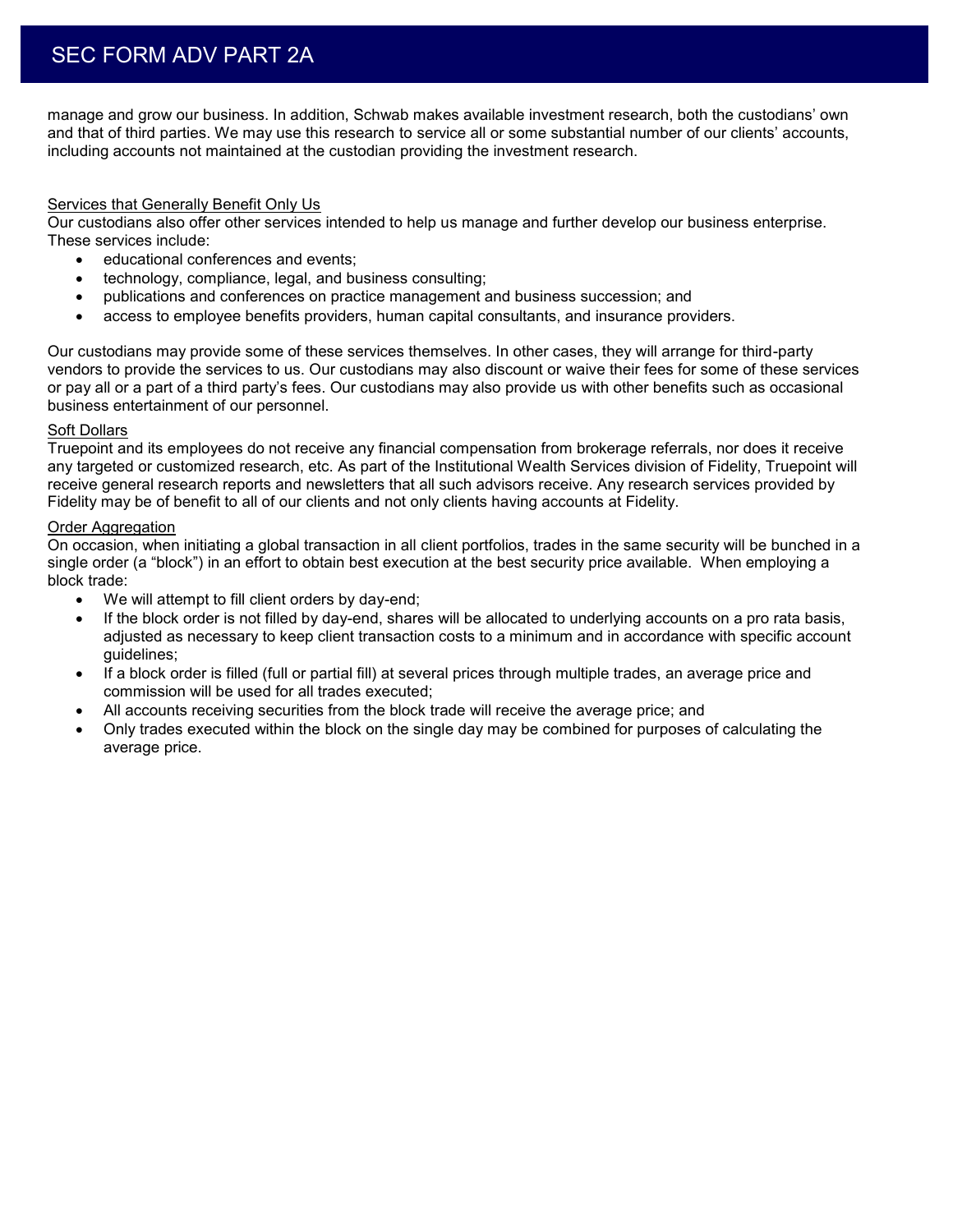## Item 13 — Review of Accounts

#### **Description**

Members of Truepoint's investment team monitor accounts on a daily basis. With the use of software, portfolios are reviewed daily and rebalanced, as necessary, to the client's targeted allocations as noted in the client's Investment Policy Statement.

#### Regular Reports

As mentioned previously, Truepoint recommends independent, qualified custodians to hold client assets. Custodians directly provide clients with accounts statements at least quarterly.

Truepoint provides clients with access to quarterly performance reports detailing positions on an account level, as well as the asset allocation of the overall portfolio. These reports also provide the client with portfolio performance results and benchmark data for comparison. Clients are encouraged to compare the information presented in reports generated by Truepoint with the statements that are received from the custodian.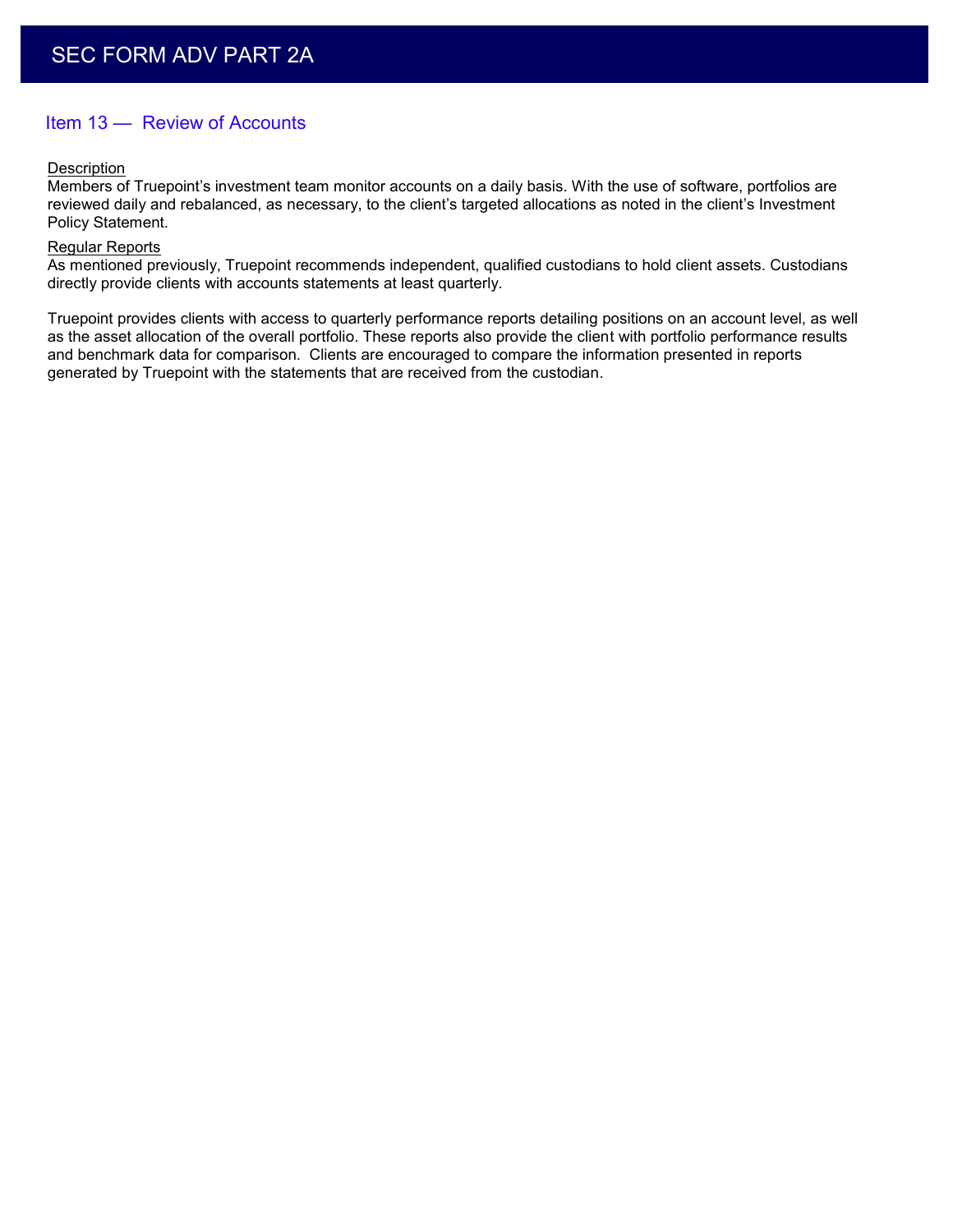## Item 14 — Client Referrals and Other Compensation

#### Incoming Referrals

We do not directly compensate for referrals.

#### Referrals Out

We refer business to estate planning attorneys, accountants and insurance brokers. We may receive client referrals from individuals or firms to whom we refer business. Truepoint does not directly pay for the referrals which it receives.

#### Other Compensation

We receive an economic benefit from Schwab in the form of the support products and services it makes available to us and other independent investment advisors that have their clients maintain accounts at Schwab. These products and services, how they benefit us, and the related conflicts of interest are described above (see Item 12 – Brokerage Practices). The availability of Schwab's products and services to us is not based on our giving particular investment advice, such as buying particular securities for our clients.

#### Retirement Plan Accounts

When Truepoint provides investment advice to you regarding your retirement plan account or individual retirement account, Truepoint is a fiduciary within the meaning of Title I of the Employee Retirement Income Security Act and/or the Internal Revenue Code, as applicable, which are laws governing retirement accounts. The way Truepoint makes money creates some conflicts with your interests, so Truepoint operates under a special rule that requires Truepoint to act in your best interest and not put our interest ahead of yours.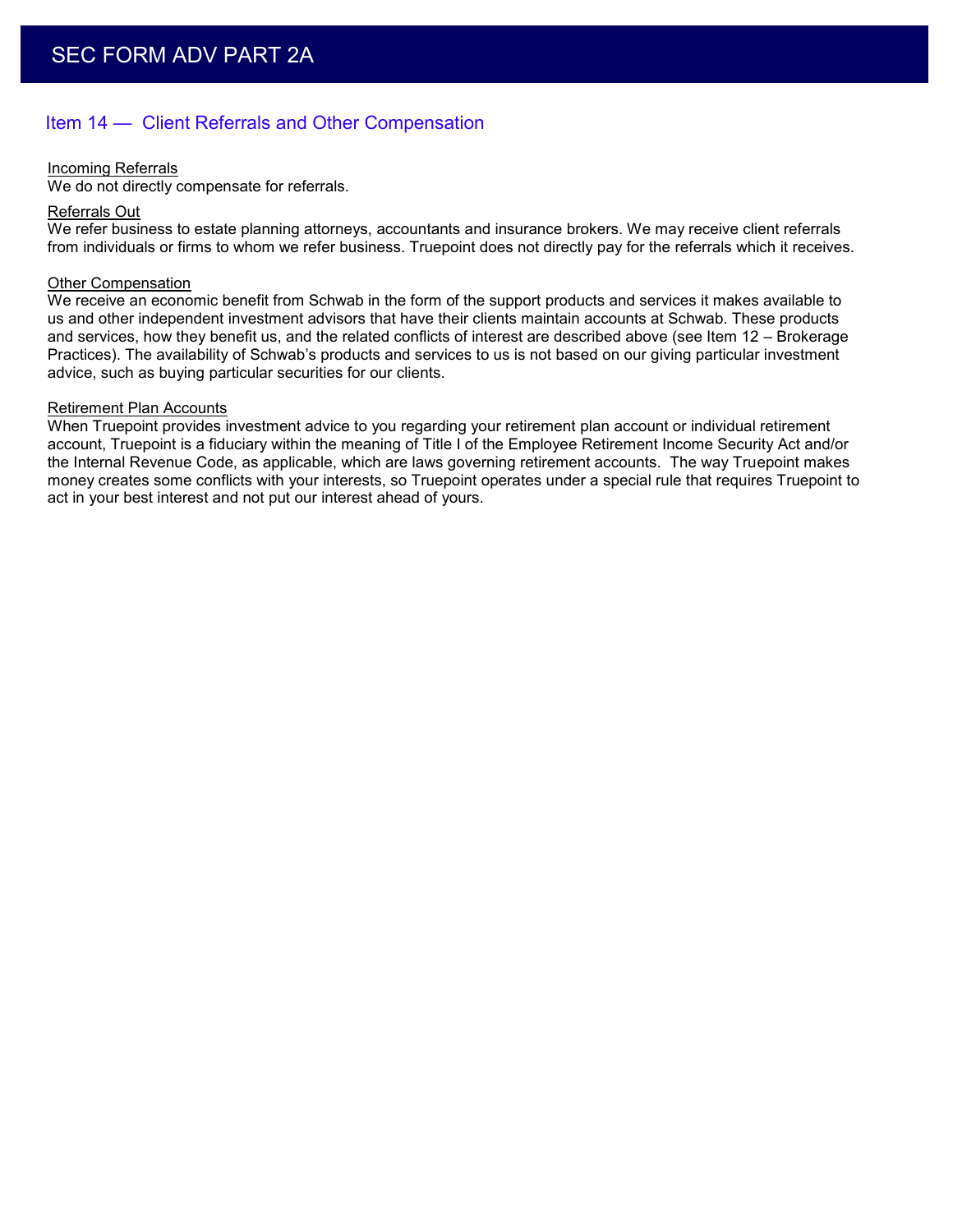### Item 15 — Custody

All client assets are held at independent, qualified custodians. For certain clients, Truepoint is deemed to have custody because it has the ability to withdraw funds and securities from the client's account and/or directly debit fees.

As required, Truepoint has engaged a Certified Public Accountant to conduct surprise examinations of its process annually.

Clients will receive monthly or quarterly account statements directly from the custodian where these assets are held. Truepoint urges clients to carefully review these statements and compare those statements with statements they receive from Truepoint.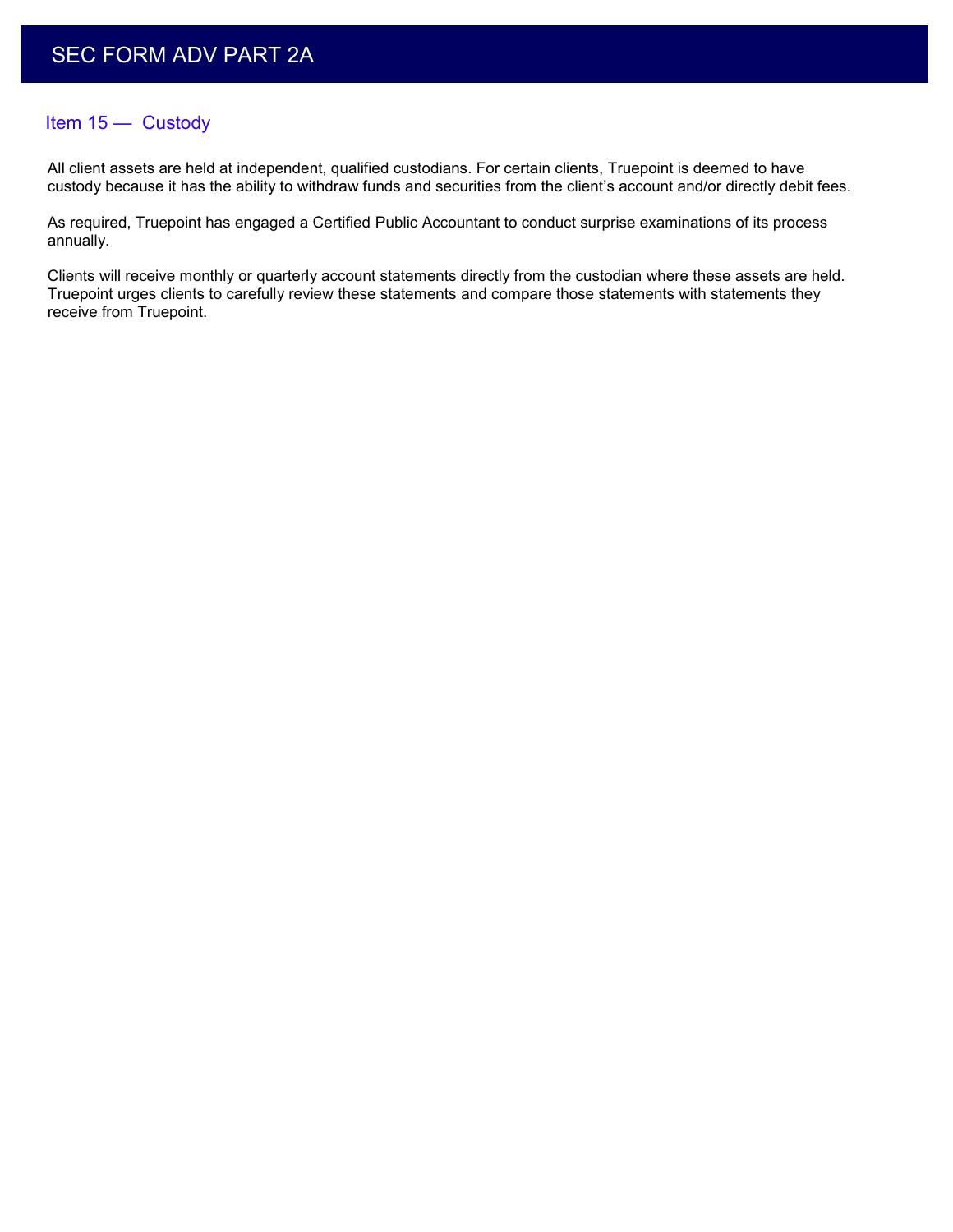## Item 16 — Investment Discretion

#### Discretionary Authority for Trading

Clients may hire Truepoint to provide investment management services, in which case we place trades in a client's account without contacting the client prior to each trade to obtain the client's permission.

#### Limited Power of Attorney

We utilize a limited power of attorney to perform investment management services on behalf of our clients. As indicated, our investment management process employs a rebalancing strategy. This requires a client to preauthorize Truepoint to execute transactions, which will return the portfolio to its targeted allocation.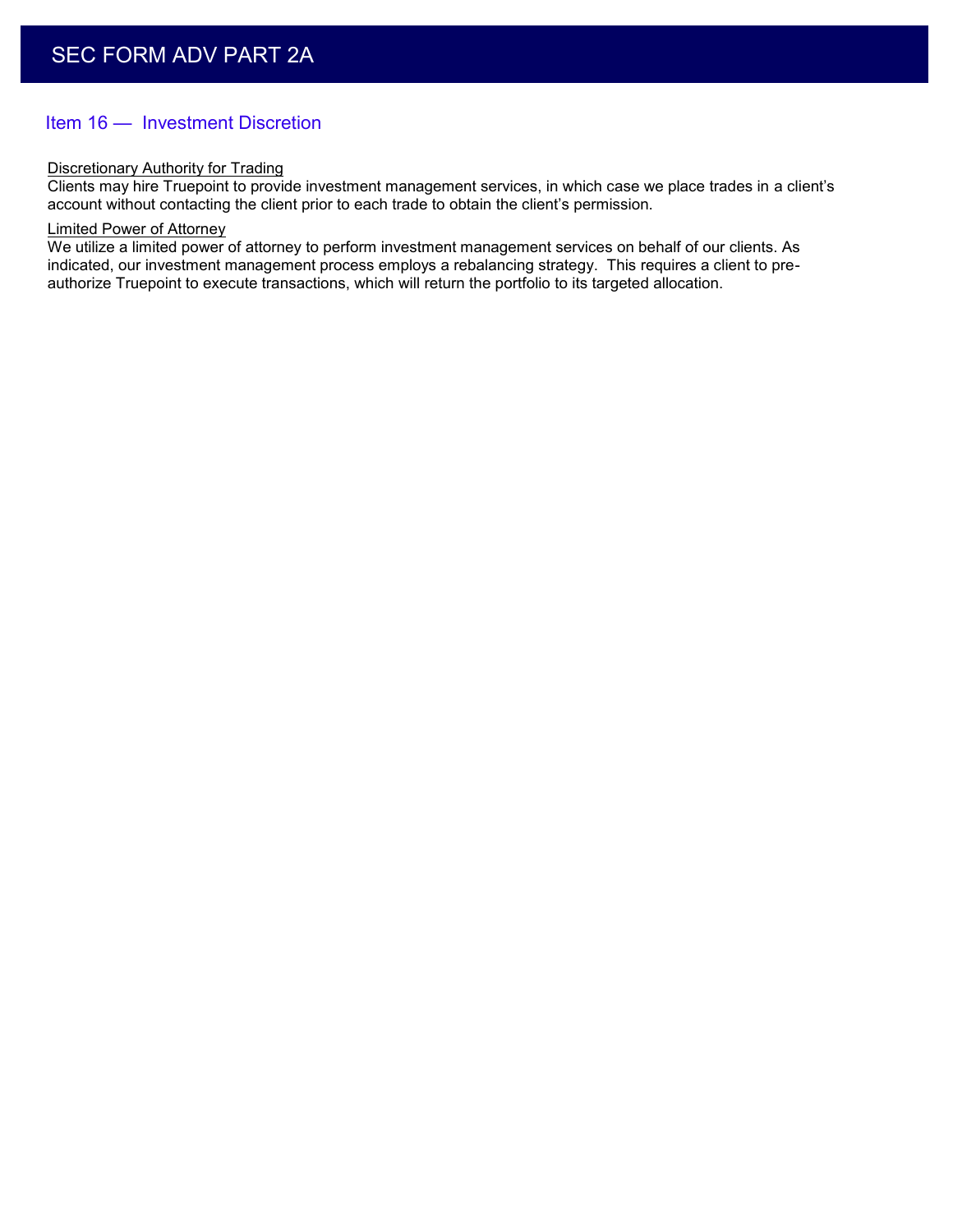## Item 17 — Voting Client Securities

#### Proxy Voting Policy

Proxy voting policies and procedures are most relevant for advisors who utilize individual securities as their primary investment vehicle. Although our investment process does not employ individual securities, the mutual funds and ETFs we utilize also issue proxies which we actively vote. The following highlights a few key provisions of Truepoint's proxy voting policy:

- Our utmost concern when voting proxies is that all decisions be based solely on the best interest of the client.
- We will limit our proxy voting to securities purchased in accordance with our investment recommendations.
- We will not vote proxies received for securities which are no longer held in a client's account.
- We will maintain our proxy voting records (statements received and votes cast) for five years.
- We will observe established guidelines for certain common proxy voting issues.

The description above is a concise description of Truepoint's proxy voting process. A copy of the proxy policy and procedures in its entirety is available upon request.